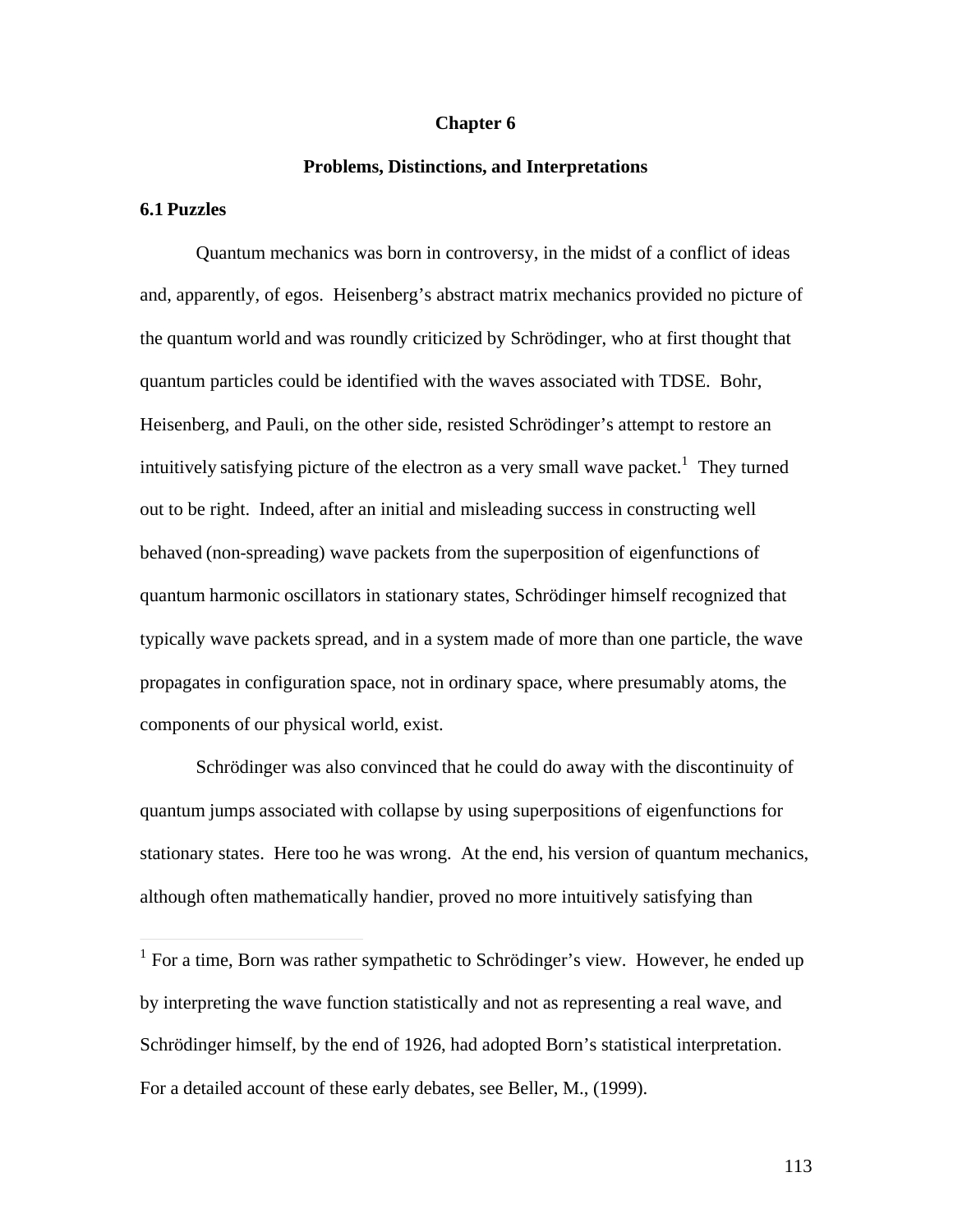Heisenberg's. Einstein repeatedly expressed his theoretical dissatisfaction with the new theory in lectures, conferences, and in his correspondence, arguing with Bohr in a series of thought experiments that have become part of the lore of  $20<sup>th</sup>$  century physics.<sup>2</sup>

The fact is that quantum mechanics is puzzling for several reasons. For starts, not only are its results often very disconcerting (tunneling!), but its mathematical apparatus looks also strangely removed from physical reality. Even granting the danger of trying to read off a physical theory's interpretation from its formalism, Newton's equations seem to codify the behaviors of physical objects in terms of position, velocity, and force, all features of the physical world we can directly experience. By contrast, TDSE, with its ineliminable imaginary components and its existence in abstract space, seems to defy any natural interpretation. Indeed TDSE may appear closer to the common view of Ptolemy's abstruse epicycles and equants than to Kepler's laws. As Ptolemy's circles might be viewed just as computational devices predicting where planets are in the heavens, so TDSE seems just a computational device capable of delivering  $\Psi$ , the square modulus of waviness of quantum particles. Does quantum mechanics give a true representation of which allows one to obtain the probability distributions that account for the apparent the quantum world or is it 'just' a predictive device?

In addition, quantum mechanics seems to introduce a bizarre degree of randomness in the behavior of quantum particles, which appear to act indeterministically. One is left wondering whether randomness is a real feature of the quantum world or just an appearance caused by our ignorance. Could the apparent indeterministic behavior of quantum particles be just the unfortunate outcome of the theory's incompleteness in the

 $\overline{a}$ 

 $2^2$  For a brief discussion, see Greenstein, G., and Zajonc, A., (1997): 85-92.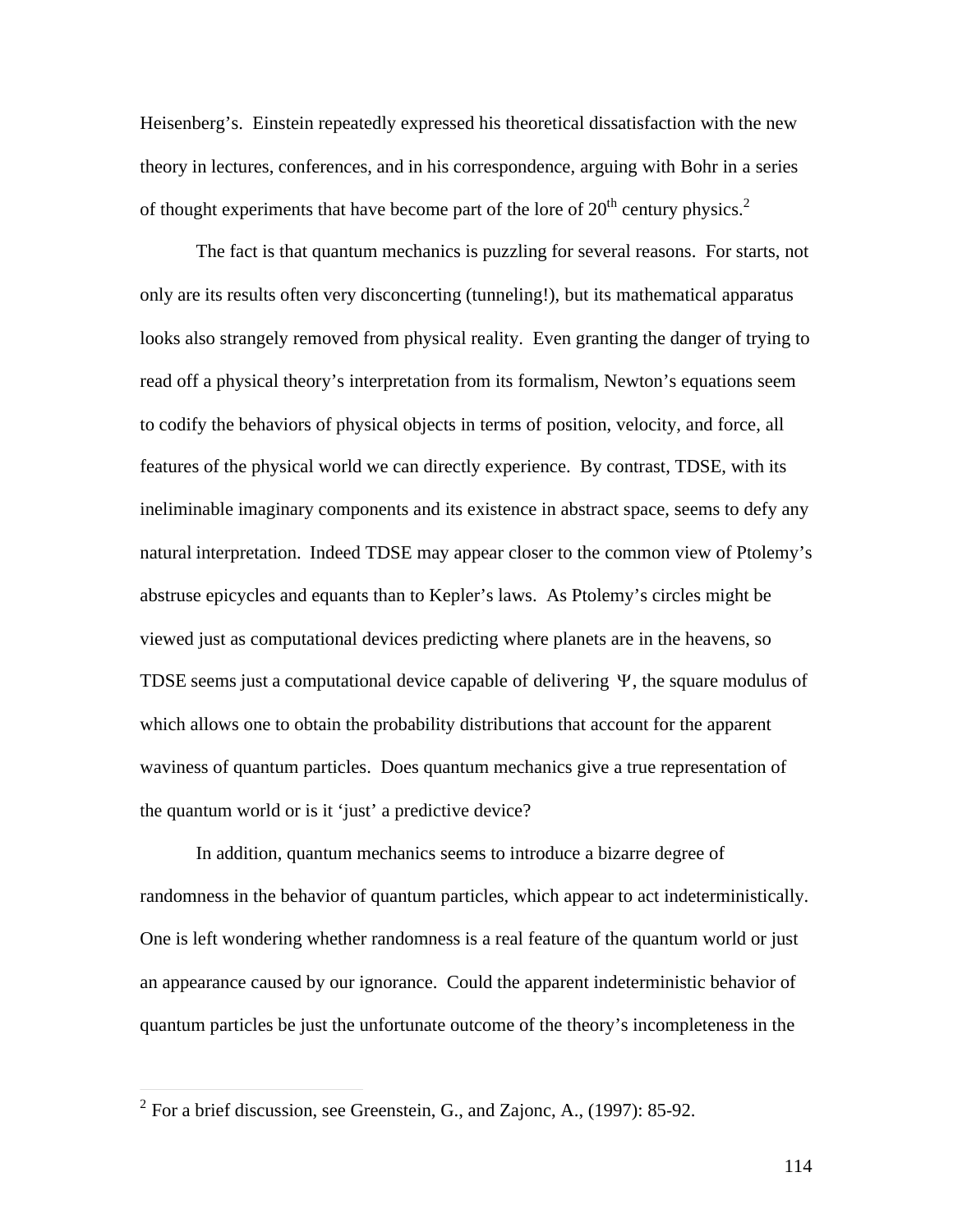sense that, contrary to the claims of standard quantum mechanics, state vectors provide only incomplete (if correct) information about quantum systems? Could quantum mechanics be modified and interpreted in such a way as to eliminate randomness, perhaps by adding some extra information (the so-called "hidden variables") to that contained in state vectors? Or should we look for a deeper and completely new theory in the light of which indeterminacy will disappear, as Einstein thought?

Another disconcerting feature of standard quantum mechanics has to do with measurement and the alleged attendant collapse of the system's state. What happens exactly to bring about such a dramatic change in the temporal evolution of the system? After all, the interaction between the quantum system under study and the measuring apparatus just consists in an energy exchange between the two, the sort of physical process TDSE should deal with. Why then, at measurement, the state vector, and therefore the physical state the vector represents, is not governed by TDSE but by the collapse postulate? In other words, why does TDSE's job merely seem temporally to propel a packet of potential experimental returns while the experiment, with the attendant collapse postulate, seems to bring about the emergence of one specific experimental result?

All of these issues are both complex and interrelated, and will occupy us from now on. In the process, we shall learn more quantum mechanics and the philosophical concepts we shall employ in our investigation.

### **6.2 Realism**

Most of us believe that physical objects, their physical states, and their properties, exist independently of us, of our language, of our conceptual schemes, and of our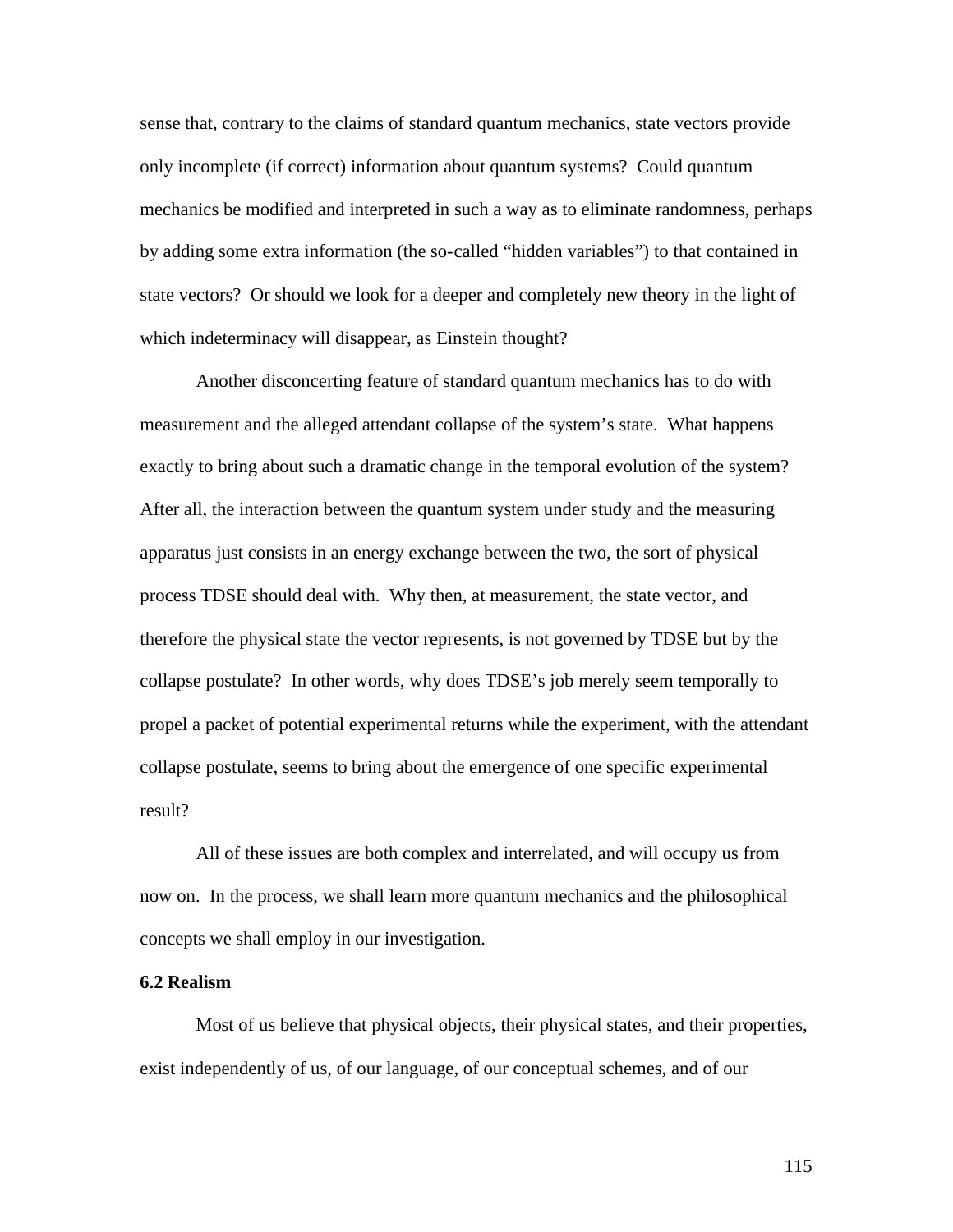practices; in other words, most of us are realists with respect to physical objects and their features. One can go further and adopt scientific realism, roughly the view that well established scientific theories provide us with (reasonably) observer-independent information about the physical world, and that therefore they give us a (reasonably) true representation of it.<sup>3</sup> However, for our purposes, in agreement with our commonsensical attitudes, let us assume that a realist is someone who adopts the following two related views.

First, physical objects exist independently of our minds. For example, the Moon really exists on its own independently of whether we experience it or even of whether we exist or not: it is really there even when nobody is looking, to quip on Einstein's remark (Pais, A., (1979): 863). The same is true of atoms, electrons, or other quantum particles we can manipulate or on which we can perform direct experiments.<sup>4</sup>

Second, the characteristics of such physical objects are definite, mindindependent, and measurement independent. Here, of course, one may be discriminating,

 $\overline{a}$ 

<sup>4</sup> Here we need not address the issue whether "theoretical" entities exist. Most our discussions will revolve, or can be made to revolve, around atoms and electrons, and one can make the case that they have ceased being theoretical entities a long time ago. For example, we have been able to push individual atoms around in prefixed patterns for quite some time, as the famous 1990 image of the IBM logo made of xenon atoms shows.

 $3$  Scientific realism has been challenged. For example, one could adopt instrumentalism, the view that scientific theories are merely instruments for the correct prediction of phenomena. Indeed, one may also challenge realism altogether, and hold that the physical world is mind-dependent.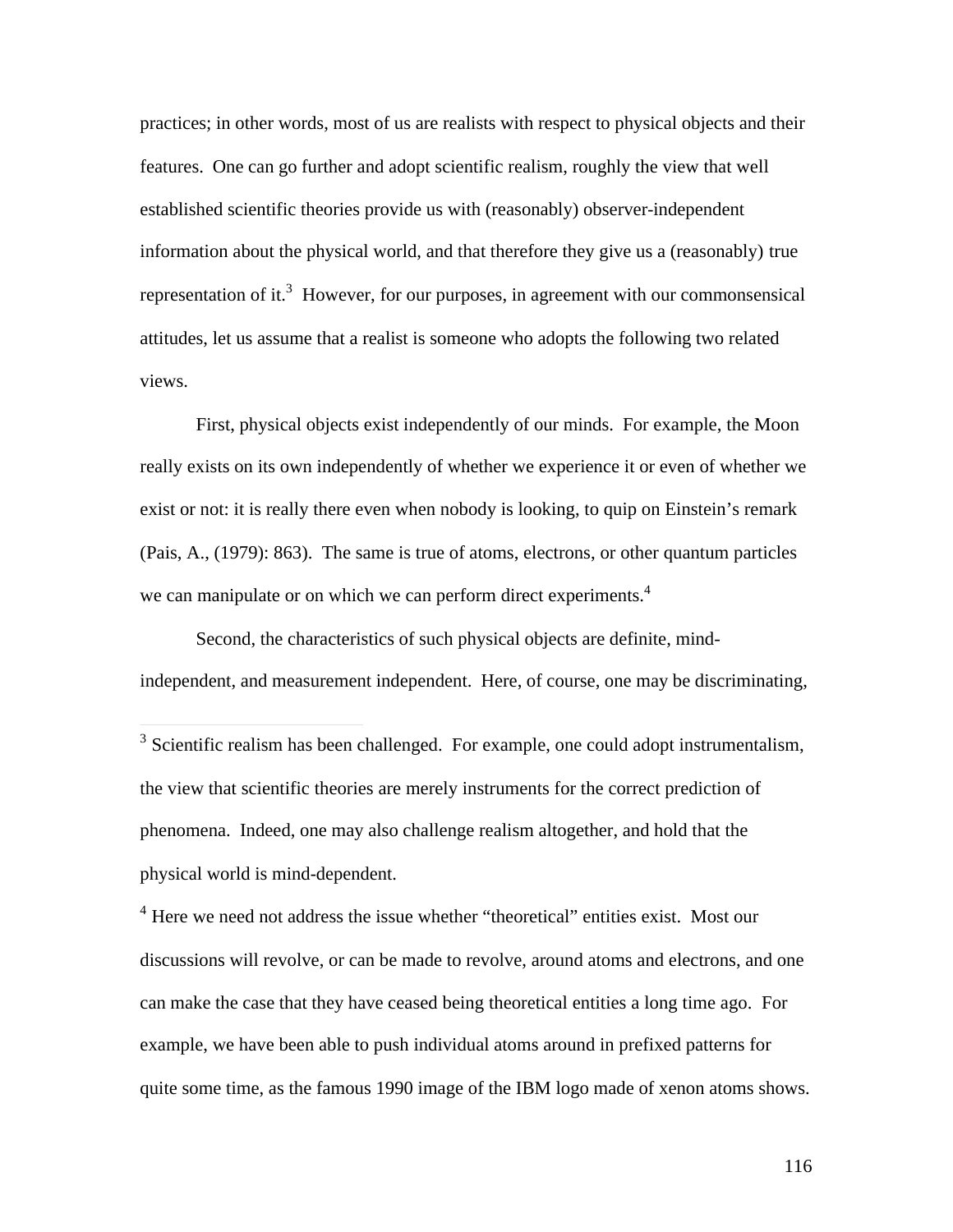depending on which physical characteristics one picks. For example, one might hold that at all times an electron is in a definite physical state (which may or may not be completely represented by the state vector), that is, be a realist with respect to quantum states, and perhaps quantum states only, a view adopted by Einstein. Let us call this view "physical state realism." Or, one might hold that an electron has physical properties with definite values independently of minds or measurements. This last view can be taken in (at least) two ways. One may claim that an object has all its physical properties all the times and hold, for example, that an electron has definite, mind-independent, and measurement independent position and momentum all the times. Let us call this view "strong property realism." Alternatively, one may hold that at any time quantum particles have only quantum mechanically compatible definite, mind-independent, and measurement independent physical properties. For example, electrons do not have both *x*-spin component and *z*-component spin at the same time but can have, say, *z*-component spin and position at the same time. Let us call this view "weak property realism." <sup>5</sup>

At this point one might claim that although the fact that most of us are realists about tables, chairs, stars, and what not militates in favor of property realism, whether one is a realist is strictly a matter of philosophical preference about which physics has nothing to say. As we shall see, this is not quite so if we are prepared to make property realism more than a purely metaphysical position by connecting it to experience. More specifically, if we want quantum mechanics to have anything to say about property

<sup>5</sup> Note that state realism and property realism of either sort are not mutually exclusive. For example, one might hold that at all times an electron is in a definite quantum state and has all of its properties.

 $\overline{a}$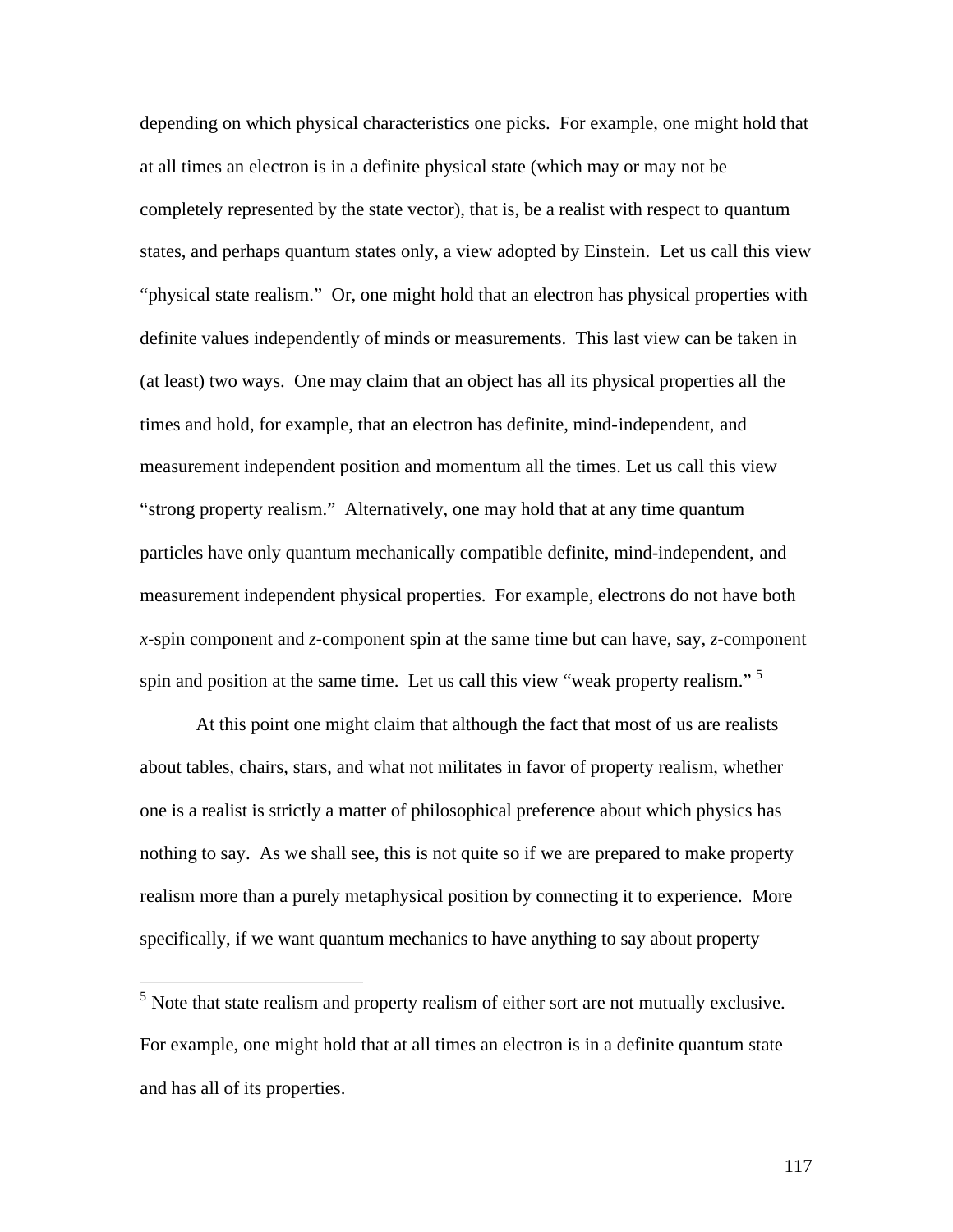realism, we need to say more about such properties. Hence, we stipulate that property realism assumes that *the values of properties are eigenvalues* of the relevant operators, that is, that they are the measurement returns. In other words, we build this requirement into our view of property realism. The assumption is reasonable. We know that the results of measurement are eigenvalues; all we need to add is the Faithful Measurement Principle, namely, that the (competent) measurement of *O* reveals the value of *O*.

## **6.3 Determinism**

Often one hears that standard quantum mechanics is an indeterministic theory. It is useful to distinguish three related but distinct types of determinism: evolutionary determinism, computational determinism, and value determinism. In contrast to realism, which, in our understanding of the term, applies primarily to the world, these notions apply primarily to the theory one considers, and only secondarily (if at all) to the physical world.

As the name implies, evolutionary determinism applies to the temporal evolution of a physical system as described in a physical theory. Typically, the temporal development of the system is ruled by an equation which, provided the initial conditions for time  $t_0$ , has one and only one (particular) solution for any other time  $t_n$ . Since TDSE is first-order with respect to time, it satisfies evolutionary determinism. In addition, if the equation is time reversible, as TDSE is, then  $t_n$  can be earlier or later than  $t_0$  and evolutionary determinism extends to the past as well as to the future. Hence, as far as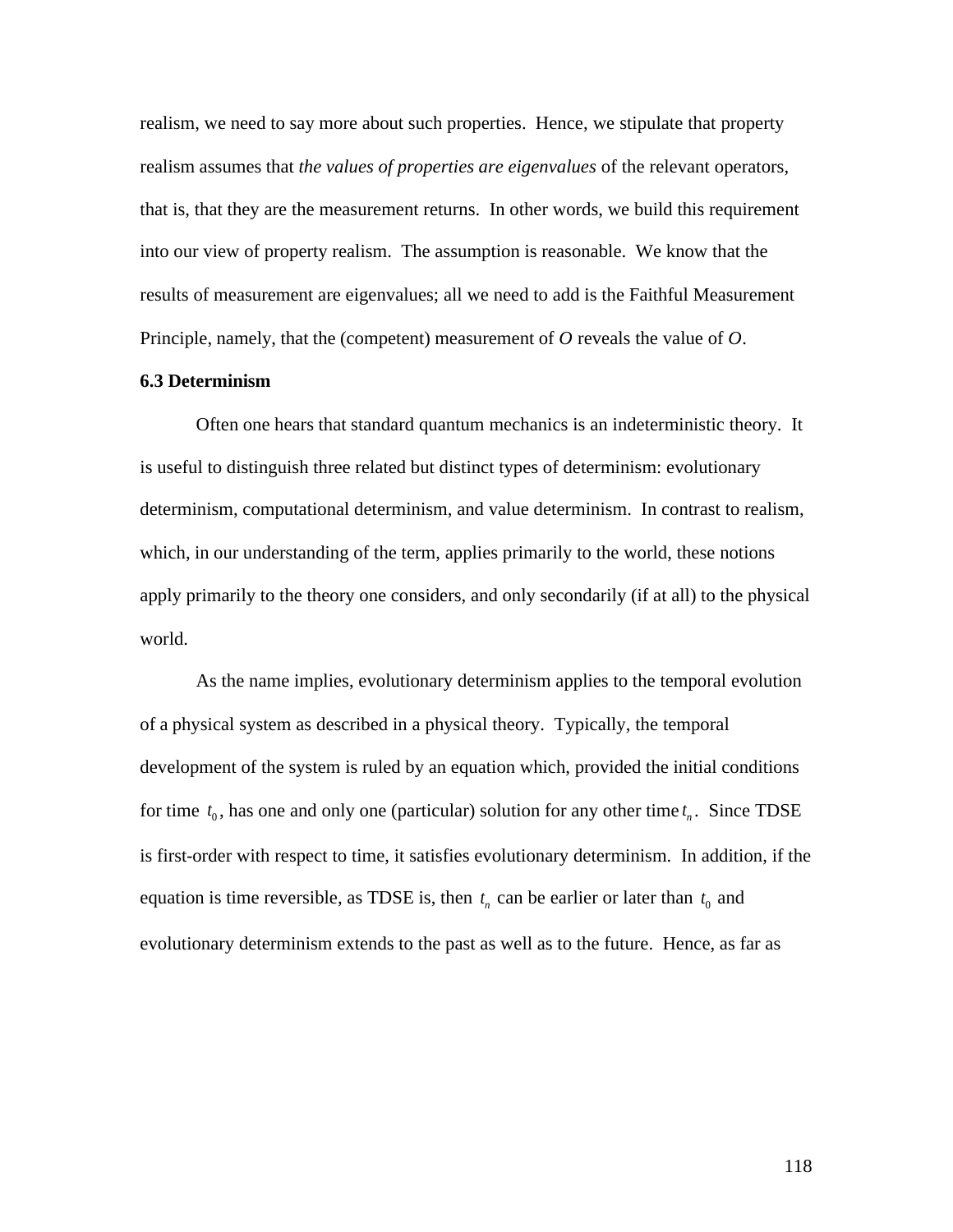evolutionary determinism is concerned, quantum mechanics is not different from classical mechanics.<sup>6</sup>

Computational determinism has to do with the fact that it is one thing to know that given certain initial conditions a differential equation has one and only one solution, but it is another to be able to compute it. As it turns out, TDSE is typically fiendishly difficult to solve, with the result that analytical (that is, textbook nice) solutions are few, and most of the times one has to resort to numerical approaches nowadays using computers. In addition, the system may be very sensitive to its previous states, so that even small errors in the determination of the initial conditions drastically limit one's ability to predict the state of the system even moderately ahead. This is especially evident in chaotic systems, described by non-linear equations and very sensitive to initial conditions, which are evolutionarily deterministic but often not computationally deterministic. Hence, while computational determinism entails evolutionary determinism, the converse is not true. Of course, whether we can solve an equation or not may have important practical or even theoretical consequences, but conceptually, as far as the issue of determinism is concerned, it is of little consequence.

Value determinism (a better name might be "value definiteness" or perhaps "value sharpness") applies when the measurements of the same observable on any two systems, which are in the same physical state *according to the theory*, always produce the same

 6 Although this may be a bit of an oversimplification, Newton's equation of motion,

 $m \frac{d^2}{dx^2} x = F$ , a  $\frac{d}{dt^2}$  *x* = *F*, also results in evolutionary determinism.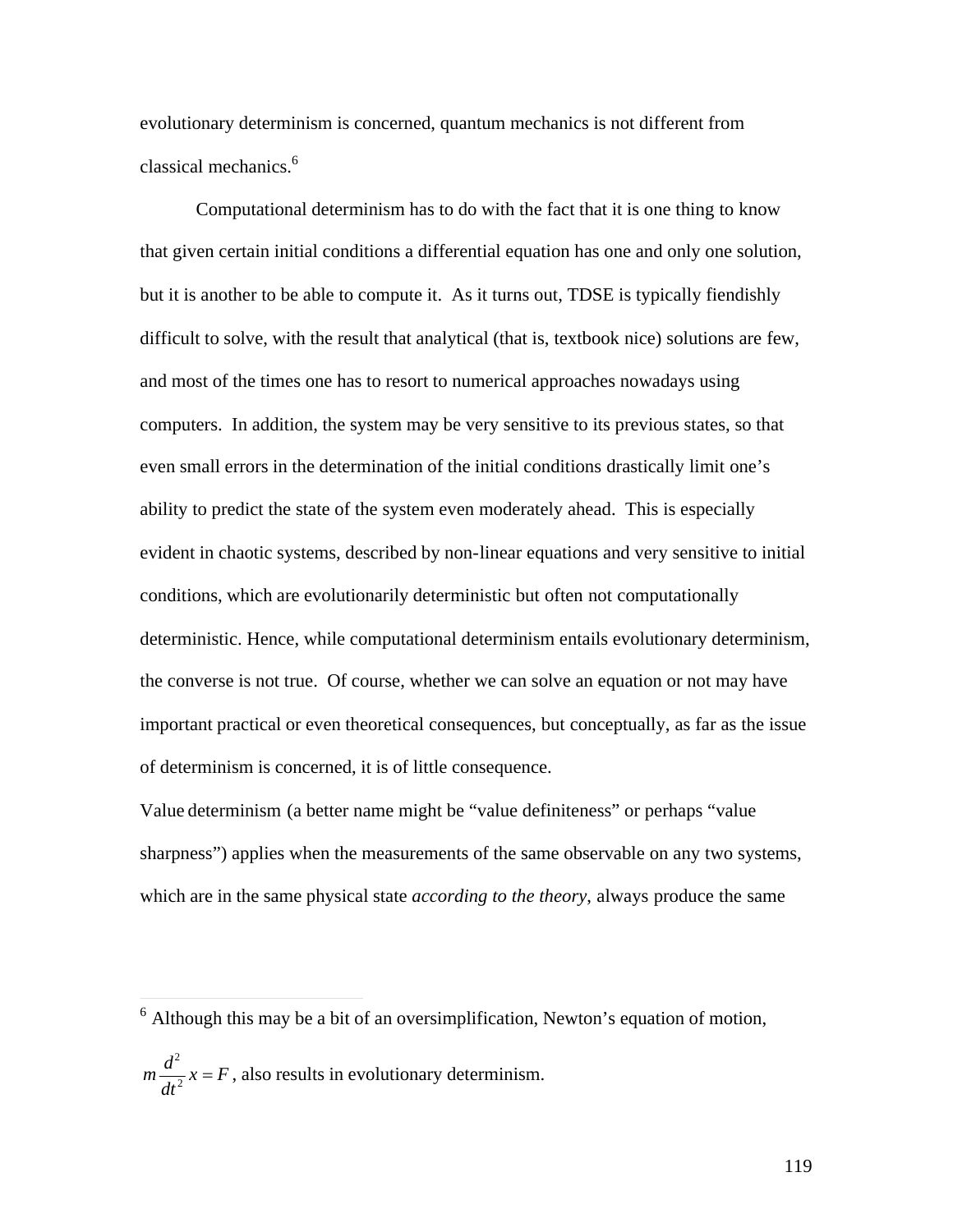result.<sup>7</sup> Value determinism obtains in classical mechanics; for example, the classical mechanical state of a material particle fully determines the particle's position and momentum, and therefore all other observables. However, value determinism does not obtain in standard quantum mechanics: two systems in a quantum state represented by the very same state vector can give different returns when the same observable is measured. Value determinism, however, applies to static properties. For example, an electron always has the same mass, the same electrical charge  $-1$ , and the same spin number  $1/2$ , † immutable characteristics. Similarly, a proton always has mass 1836 (a mass 1836 times no matter its quantum state. To be an electron is, among other things, to have such bigger than that of the electron), electrical charge  $+1$ , and spin  $1/2$ . By contrast, observables such as position, momentum, energy, or spin orientation fail to satisfy value definiteness. Value determinism is not entailed either by computational or evolutionary determinism, as any of the systems for which analytical solutions were provided shows.

The issues surrounding value determinism are, of course, associated with the state vector and its probabilistic interpretation, and loomed large in early controversies on the completeness of quantum mechanics. One can easily see why. For example, a strong property realist will conclude that standard quantum mechanics must be incomplete because it rejects value determinism and therefore can only provide probabilistic predictions. In other words, she will argue, there must be more to the physical state of the particle than the state vector tells us.

 $\overline{a}$ 

<sup>7</sup> In this case, the observable is said to be *sharp*. When the condition is not satisfied (according to standard quantum mechanics, the system is in a state of superposition), the observable is said to be *fuzzy*.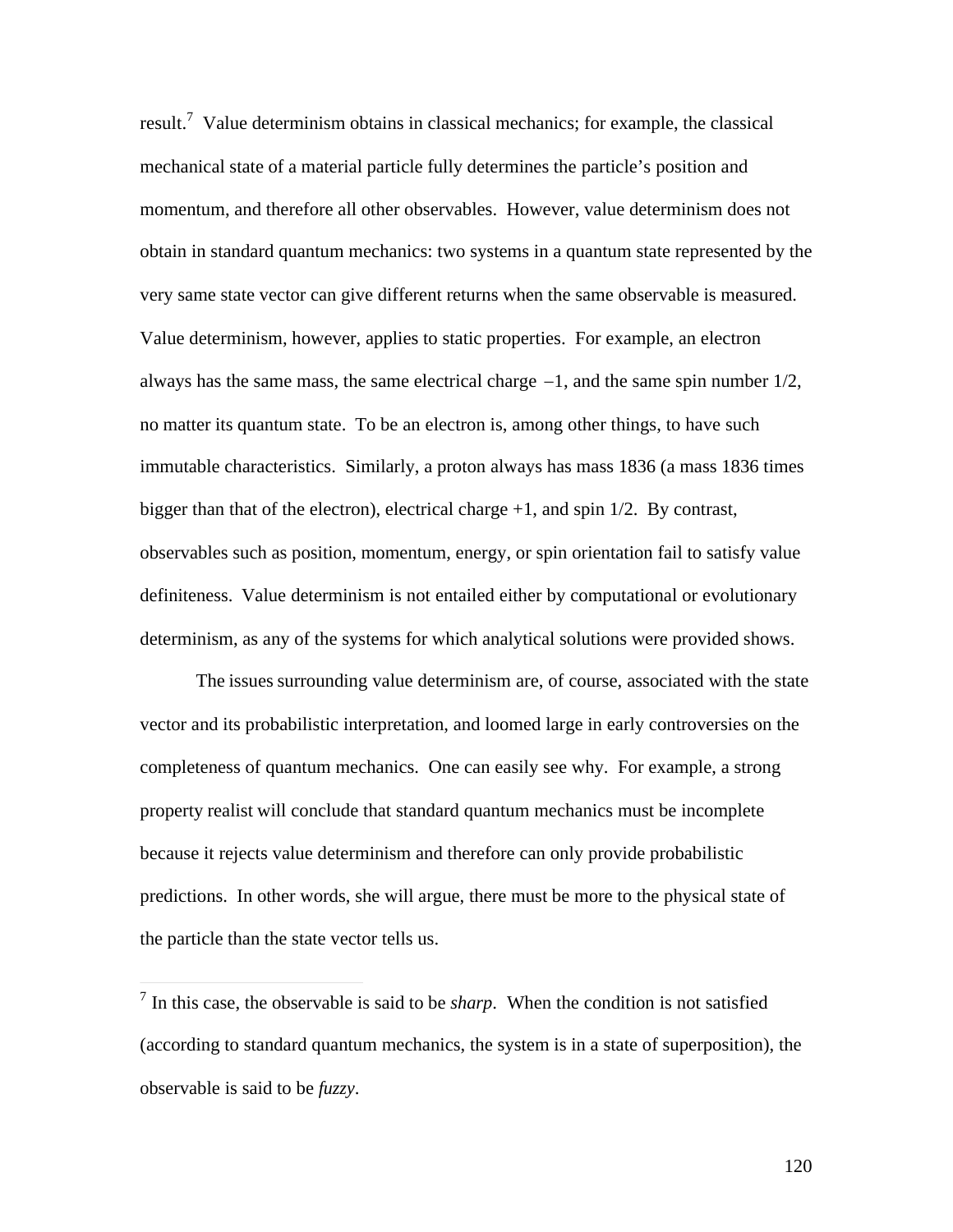### **6.4 The Values of Observables**

As we saw, the issue of value determinism is one of the obvious features separating standard quantum mechanics from classical mechanics. Let us consider it in some detail. As we know, the measurement of a static (specific) property *M* such as mass always returns the same results. This fact is unproblematic, and if all observables exhibited this characteristic, as far as value determinism is concerned standard quantum mechanics would be on a par with classical mechanics. For one could maintain, as in classical mechanics, that just before the measurement the particle had property *M* and that the measurement revealed its magnitude to us. However, when it comes to dynamic (individual) observables, the situation gets murky. For, one must distinguish two cases.

If the system is in an eigenstate  $|\Psi_i\rangle$  of  $\hat{N}$ , then *N*'s measurement will certainly  $\hat{c}$   $\hat{c}$   $\hat{d}$ return the appropriate eigenvalue  $\lambda_i$ . If, by contrast, we consider an observable O, and spread of possible returns. *N*'s case, at least if we as usual restrict ourselves to ideal the system is not in an eigenstate of  $\hat{O}$ , then the measurement will have one among a measurement, is similar to that exhibited by static observables. Since every time we measure N we get  $\lambda_i$ , it seems reasonable to assume that just before the measurement the case with respect to  $O$  is radically different because all that we obtain is a spread of particle had property *N* and that the measurement revealed its magnitude. However, the probabilities. It is important to understand what this means according to standard quantum theory, and to do this, let us look at the difference between pure and mixed cases.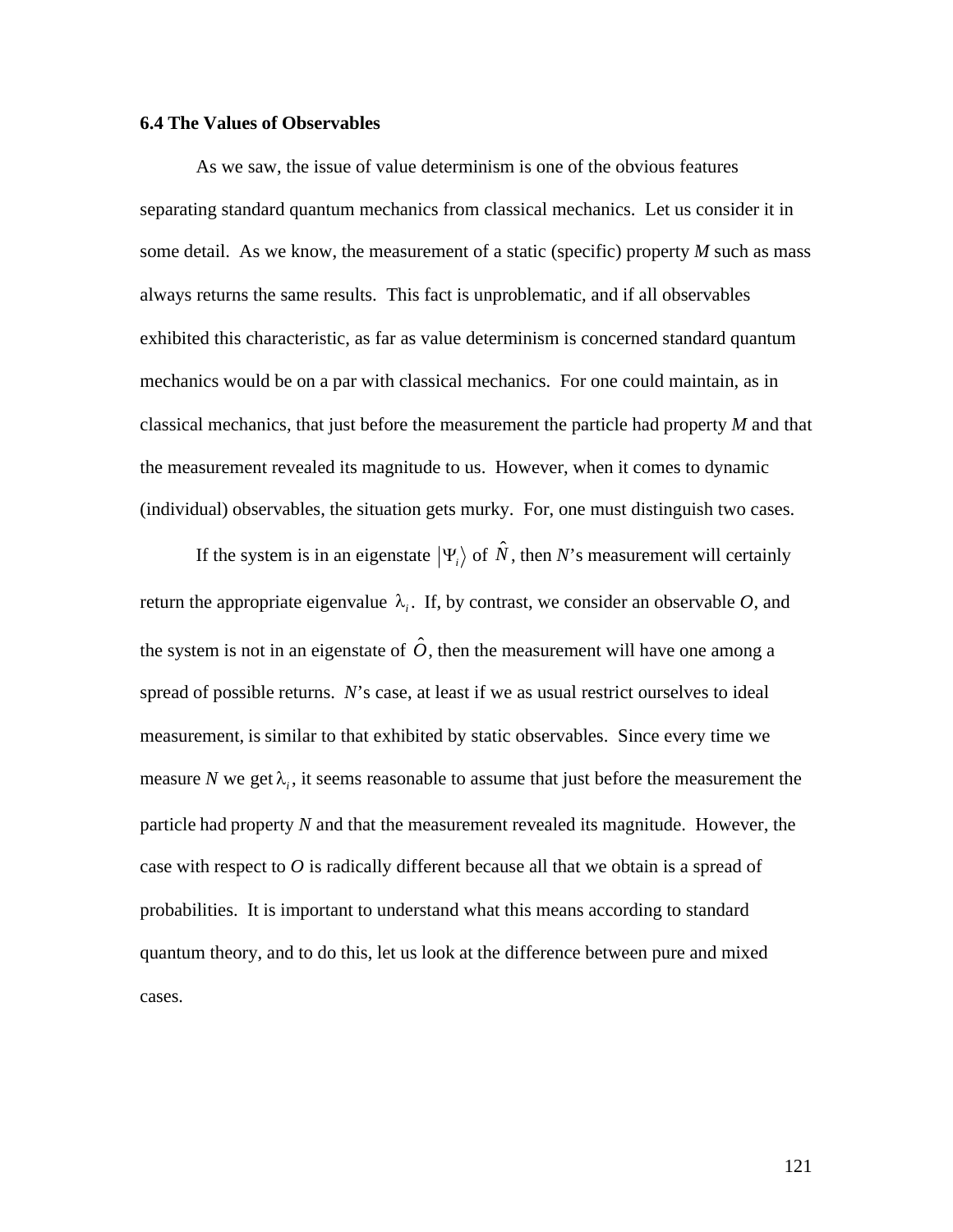#### **6.5 Pure and Mixed States**

Up to now, we have always assumed that the state vector  $|\Psi\rangle$  is fully known. To be sure, since  $|\Psi\rangle = \{c_1|e_1\rangle + ... + c_n|e_n\rangle\}$ , the state vector may be a complicated linear and their proportion in the mixture making up  $|\Psi\rangle$  are known. Then, the system is in a combination of the basis vectors, but even so, we have assumed that all the components † information we have about the state of the system is incomplete, and we have to make do pure state. However, pure states are the exception rather than the rule. Very often, the with a statistical mixture of vectors. All we know is that the system has probability  $p_1, p_2,..., p_n$  of being in the corresponding state  $|\Psi_1\rangle, |\Psi_2\rangle,..., |\Psi_n\rangle$ . Of course,  $p_i \ge 0$ and  $\sum p_i = 1$ . The system is then in a (proper) mixed state. <sup>8</sup> Notice that saying that a  $\mathbf{f}$ *i* system is in a mixed state refers to the fact that we do not know the exact composition of the system state, although we know it is definitely in one of the states represented by a  $\Psi_i$ ). An epistemological claim of this sort is not peculiar to quantum mechanics, since often we have only partial knowledge of physical systems, be they quantum or classical.

Let *O* be an observable,  $\hat{O}$  the operator representing it and  $\hat{O}|\Xi_i\rangle = \lambda_i|\Xi_i\rangle$ . O in the mixed state system just described. Since if the system is in state  $|\Psi_1\rangle$  then Suppose now that we want to determine the probability of obtaining  $\lambda_i$  upon measuring

<sup>&</sup>lt;sup>8</sup> Here we deal only with proper mixed states. There are also improper mixed states, which we shall consider later. As usual, we assume that all the state vectors have been normalized. However,  $|\Psi_1\rangle, |\Psi_2\rangle, ..., |\Psi_n\rangle$  need not be orthogonal.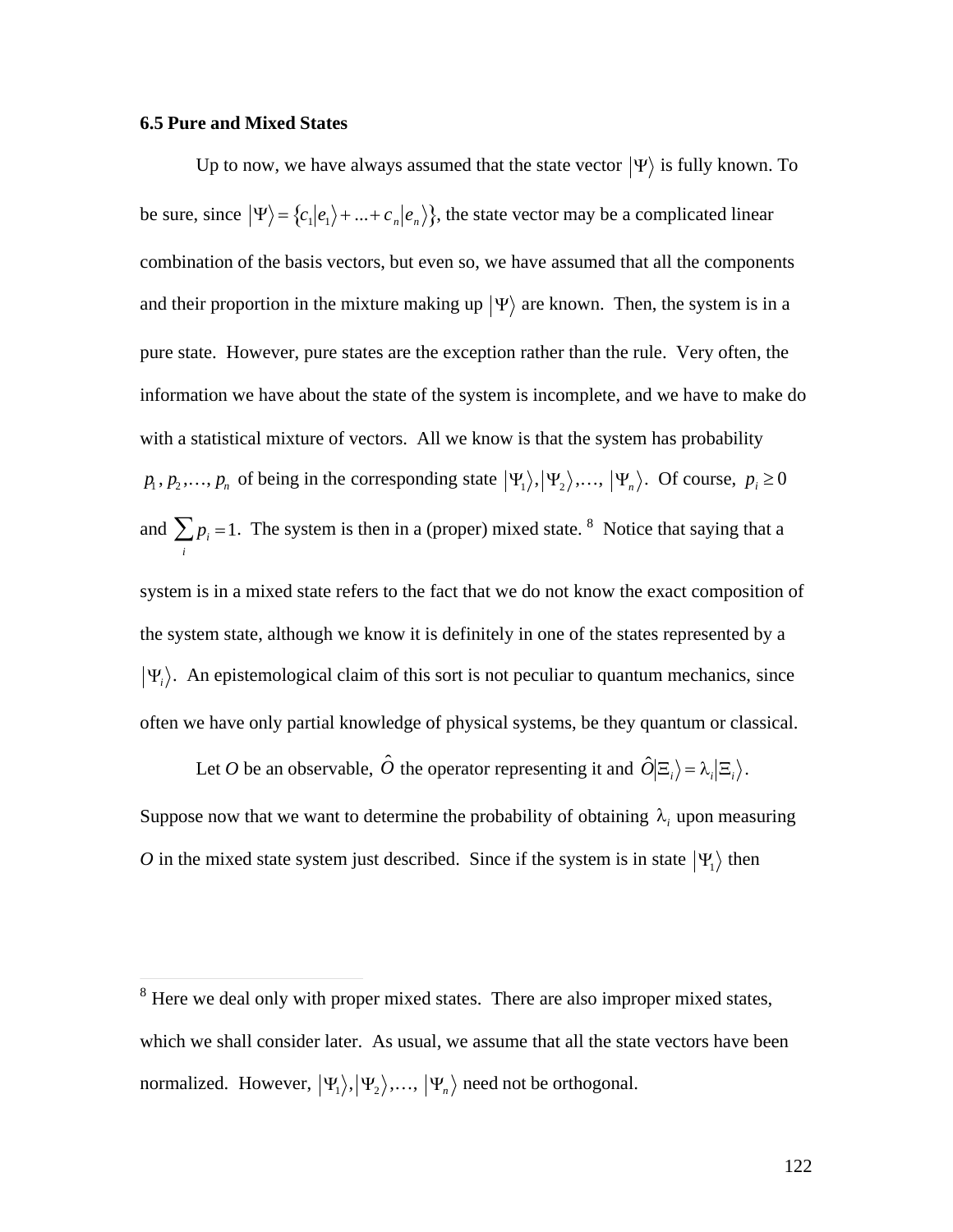$Pr(\lambda_i) = |\langle \Xi_i | \Psi_1 \rangle|$ , and similarly for the other states, the probability of obtaining  $\lambda_i$  in the case of the mixed state will simply be

$$
Pr(\lambda_i) = \sum_i p_i \left| \left\langle \Xi_i \middle| \Psi_i \right\rangle \right|^2.
$$
 (6.5.1)

One must be careful not to confuse a linear superposition with a statistical mixture. Suppose that  $|\Psi\rangle$  is a linear superposition of  $|\Psi_1\rangle$  and  $|\Psi_2\rangle$ :

$$
|\Psi\rangle = c_1 |\Psi_1\rangle + c_2 |\Psi_2\rangle. \tag{6.5.2}
$$

† † † Now by  $Pr_{\vert \Psi \rangle}(\lambda)$  let us denote the probability of obtaining  $\lambda$  as a measurement return if the system is in state  $|\Psi\rangle$ . Then,

$$
\Pr_{|\Psi\rangle}(\lambda_n) = |\langle \Xi_n | \Psi \rangle|^2, \tag{6.5.3}
$$

$$
\Pr_{|\Psi_1\rangle}(\lambda_n) = \left|\left\langle \Xi_n | \Psi_1 \right\rangle\right|^2,\tag{6.5.4}
$$

$$
\Pr_{|\Psi_2\rangle}(\lambda_n) = |\langle \Xi_n | \Psi_2 \rangle|^2. \tag{6.5.5}
$$

By plugging  $(6.5.2)$  into  $(6.5.3)$ , we obtain

$$
\mathbf{Pr}_{|\Psi\rangle}(\lambda_n) = \left| \left\langle \Xi_n \left| \left( c_1 | \Psi_1 \right\rangle + c_2 | \Psi_2 \right) \right\rangle \right|^2 = \left| c_1 \left\langle \Xi_n | \Psi_1 \right\rangle + c_2 \left\langle \Xi_n | \Psi_2 \right\rangle \right|^2. \tag{6.5.6}
$$

Developing the square, we have

$$
\mathbf{Pr}_{|\Psi\rangle}(\lambda_n) = |c_1|^2 \left|\left\langle \Xi_n \left|\Psi_1\right\rangle\right|^2 + |c_2|^2 \left|\left\langle \Xi_n \left|\Psi_2\right\rangle\right|^2 + 2c_1c_2^* \left\langle \Xi_n \left|\Psi_1\right\rangle\left\langle \Xi_n \left|\Psi_2\right\rangle\right|^* \right.\right.\tag{6.5.7}
$$

By plugging in (6.5.3) and (6.5.4),

$$
\Pr_{|\Psi\rangle}(\lambda_n) = |c_1|^2 P_{|\Psi_1\rangle}(\lambda_n) + |c_2|^2 P_{|\Psi_2\rangle}(\lambda_n) + 2c_1 c_2^* \langle \Xi_n | \Psi_1 \rangle \langle \Xi_n | \Psi_1 \rangle^*.
$$
 (6.5.8)

However, if we read (6.5.2) not as a linear superposition, but as a statistical mixture of  $|\Psi_1\rangle$ , and  $|\Psi_2\rangle$  with probability weights  $|c_1|^2$  and  $|c_2|^2$ , then

 $\vec{i}$  $\overline{a}$ <sup>9</sup> Hence, the rule for expectation values is  $\langle O \rangle = \sum p_i \langle \Psi_i | \hat{O} | \Psi_i \rangle$ . *i*  $\sum p_i \big\langle \Psi_i \big|\hat{O}\big|\Psi_i\big\rangle.$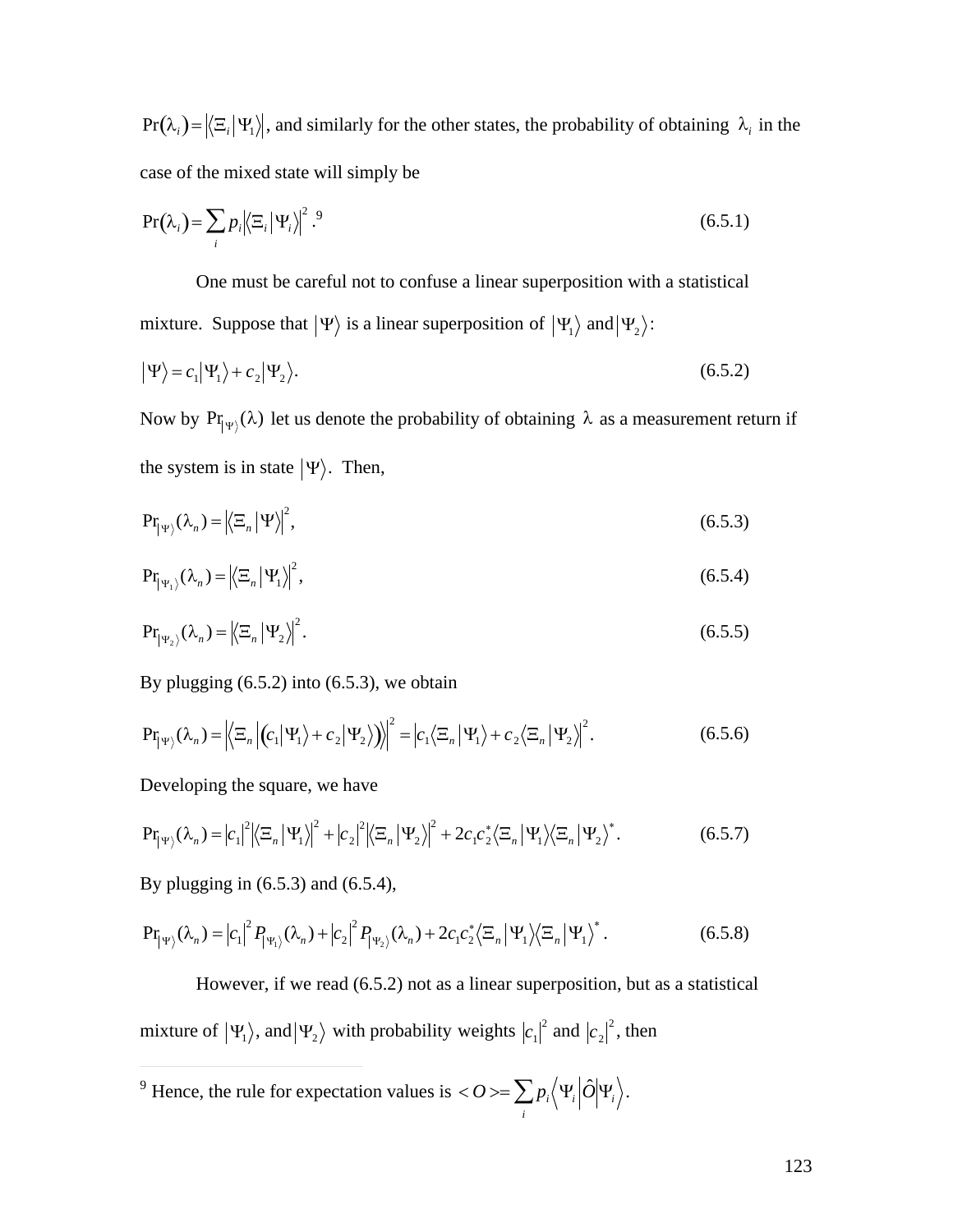$$
P_{|\Psi\rangle}(\lambda_n) = |c_1|^2 P_{|\Psi_1\rangle}(\lambda_n) + |c_2|^2 P_{|\Psi_2\rangle}(\lambda_n),
$$
\n(6.5.9)

which is incompatible with  $(6.5.2)$  because, among other things, it leaves out  $2c_1c_2^*\langle \Xi_n|\Psi_1\rangle\langle \Xi_n|\Psi_2\rangle^*$ , the mathematical representation of the interference between wave functions  $|\Psi_1\rangle$  and  $|\Psi_2\rangle$ .

(6.5.2) as saying that the system is definitely in state  $|\Psi_1\rangle$  (in which case the eigenstate to Since linear superpositions are not statistical mixtures, we may not understand  $\mathbf{r}$  +  $\mathbf{r}$ eigenvalue link will give us  $O = \lambda_1$ ) or definitely in state  $|\Psi_2\rangle$  (in which case we shall superpositions in terms of ignorance. have  $O = \lambda_2$ ). In other words, there is no straightforward way of interpreting

# † **6.6 Pre-Measurement Observables**

Since linear superpositions cannot be understood as (proper) mixed states, we are left with an obvious question: what should we say about the existence and value of an observable *O* just before the measurement if its predicted return value is not sharp? Three positions come to mind:

- 1. *O* existed and had a definite value.
- 2. *O* did not exist.
- 3. The question is meaningless, or al least physically irrelevant, because it has no verifiable answer.

The first two positions provide different answers, while the third rejects the question on philosophical grounds. Let us look at them briefly.

According to the first position, effectively amounting to property realism, *O* existed and had a definite eigenvalue that measurement revealed. The fact that in standard quantum mechanical predictions *in principle* (not merely because of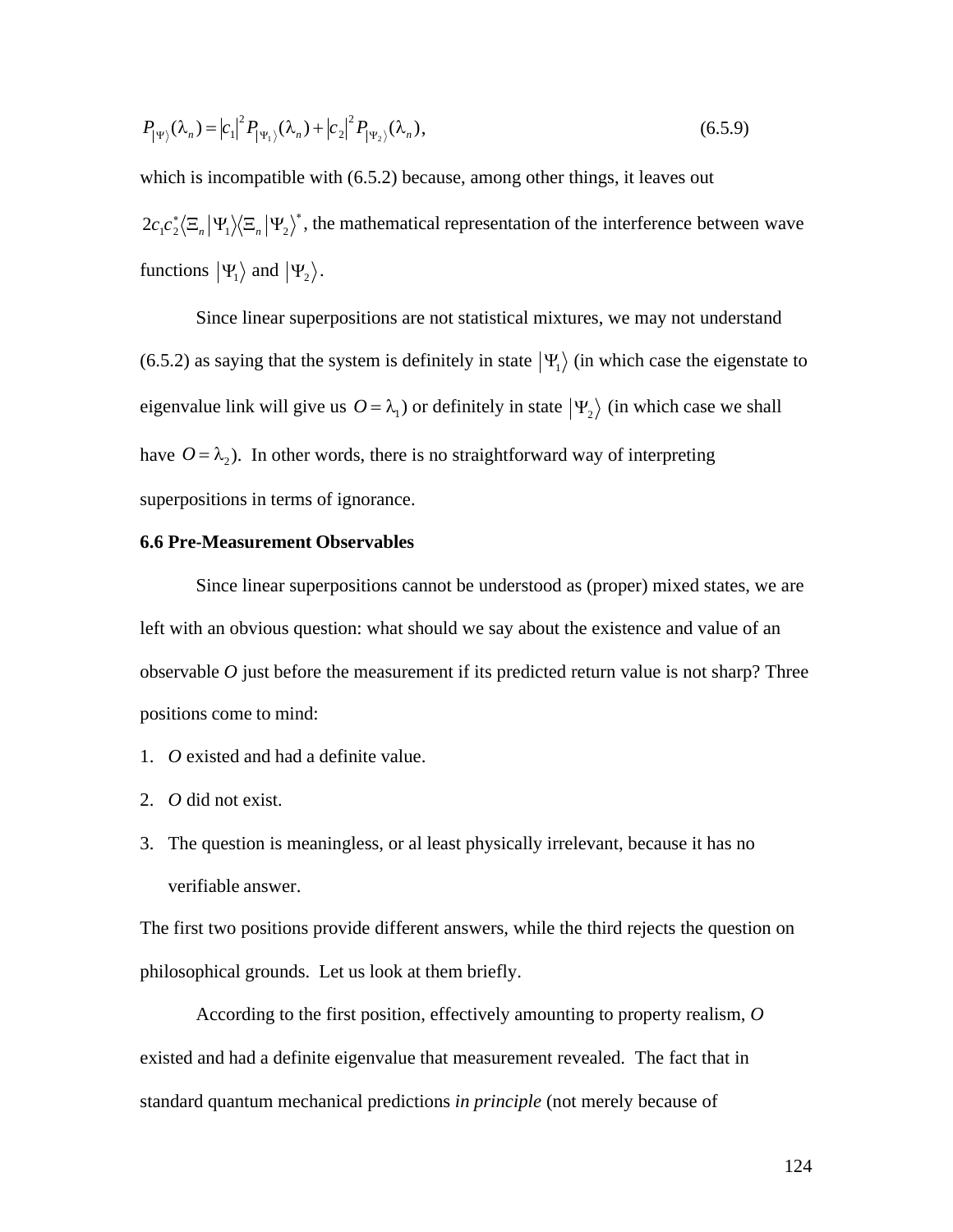measurement limitations) we have to make do with probabilities and expected values is just a manifestation of theoretical weakness.<sup>10</sup> Since standard quantum mechanics is unable to tell us *O*'s value, and instead gives us a spread of probabilities, the theory is incomplete, and the most plausible explanation for this is that, contrary to the orthodox interpretation, the state vector cannot be the whole story when it comes to describing the quantum state of a particle.<sup>11</sup>

Ideally, then, we should come up with a new theory T involving some so called *hidden variables*, collectively denoted by the symbol  $\lambda$ , which together with  $|\Psi\rangle$  provide

nowin:  $10$  The qualification is crucial. For standard quantum mechanics, knowing all that there is to be known about its quantum state (that is, its state vector) does not eliminate probabilistic predictions: quantum jumps are an ineliminable part of the theory.

 $\overline{a}$ 

 $11$  It is possible to adopt a sort of property contextualism to the effect that measurement returns (the relevant eigenvalues) depend not only on the system under scrutiny but also on the measurement settings (environmental contextualism) or on the observable that are measured at the same time (algebraic contextualism). However, whether such a position can be reasonably considered property realism is doubtful. If measurement returns depend on the context and measurement are faithful, it is hard to see how what is being measured is a true property of the system under study. If we take it as bona fide property realism, property contextualism can also be strong or weak. Note that if one adopts it, one should still try to construct a hidden variable theory S with the same general features of T but with one difference: *l* would involve variables related not only to the system under study but to the context as well.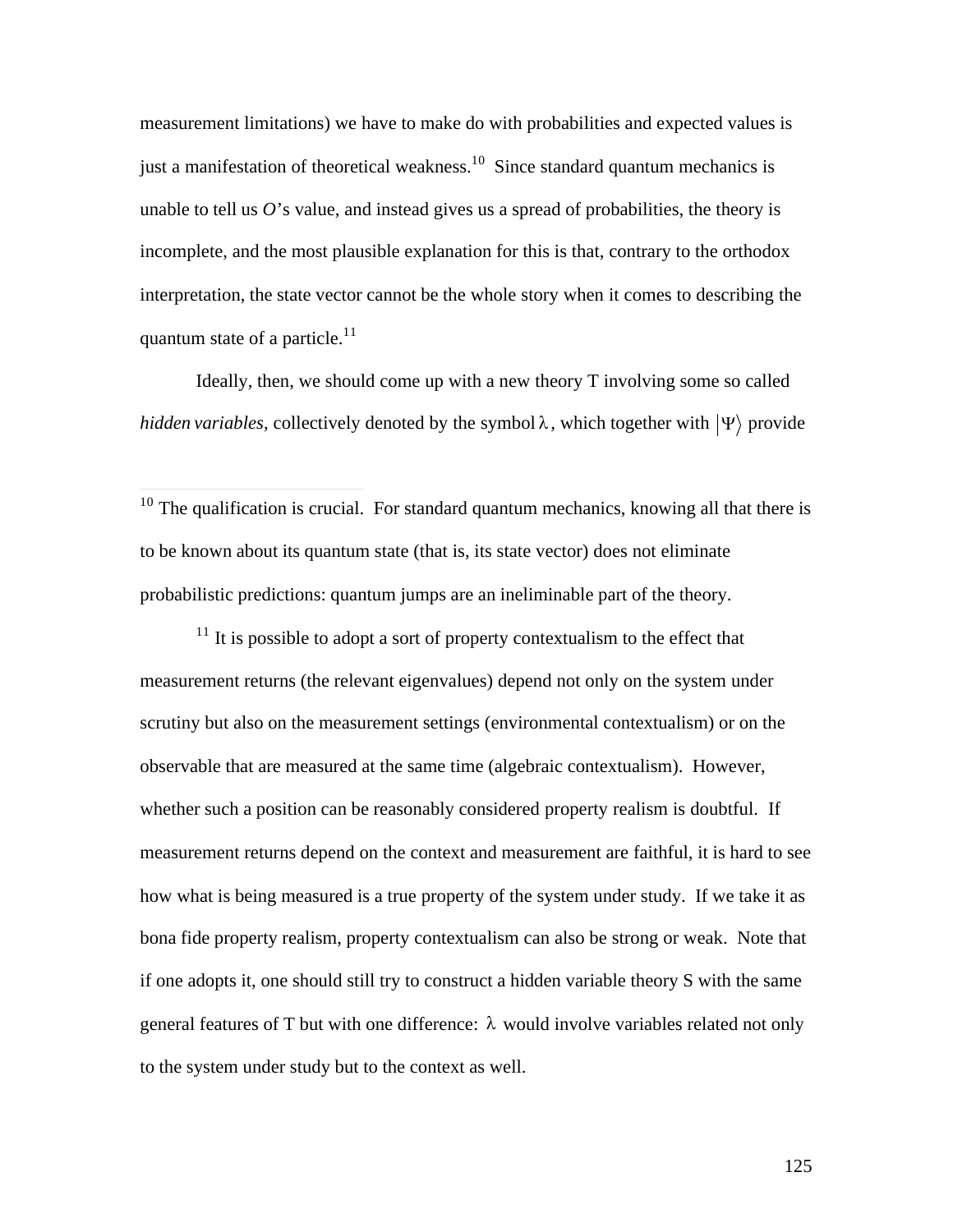a complete description of quantum states. At least in principle,  $|\Psi\rangle$  plus  $\lambda$  would be able agree with quantum mechanics wherever the latter agrees with experience. In particular, fully to determine the result of any individual measurement. Of course, T would have to T would have to generate some account of why we get the expectation values we get, and why we cannot prepare ensembles of systems in which two incompatible observables provide the same returns when measured. This would require the use of a suitable probability distribution on  $\lambda$  which would generate the appropriate expectation values.<sup>12</sup>

Different hidden variable theories have been put forth, the De Broglie-Bohm theory being the most developed one. It reproduces the results of standard quantum mechanics, and we shall discuss it later.

#### **6.7 The Orthodox Interpretation**

According to the she second position, *O* did not exist. It is the most widely held view, and a direct result of EE (the eigenstate-eigenvalue link), which the orthodox interpretation adopts. Since  $|\Psi\rangle = \sum_{n} c_n |\psi_n\rangle$  is a linear superposition, not a statistical can return  $\lambda_n$  only if  $|\Psi\rangle = |\psi_n\rangle$ , O had no value at all and therefore did not exist. The mixture, before measurement the system's state was not one of the  $|\psi_n\rangle$ 's. But since O  $\overline{12}$ <sup>12</sup> Broadly speaking T would work this way. Given a system in some state  $|\Psi\rangle$ , an words, it would be the case that  $[O_{\Psi}](\lambda)$ . In addition,  $\lambda$  could not be directly known or observable O would have a sharp value  $[O_{\Psi}]$  which would be a function of  $\lambda$ ; in other controlled, and for a state  $|\Psi\rangle$ , it could take different values. Now let  $\delta_{\Psi}(\lambda)$  be the probability density of  $\lambda$  with respect to the state  $|\Psi\rangle$ . Then, *O*'s expectation value for a

 $\mathbf{r} = \mathbf{r}$ system in state  $|\Psi\rangle$  would be  $\langle O_{\Psi} \rangle = \int [O_{\Psi}](\lambda) \delta_{\Psi}(\lambda) d\lambda$ .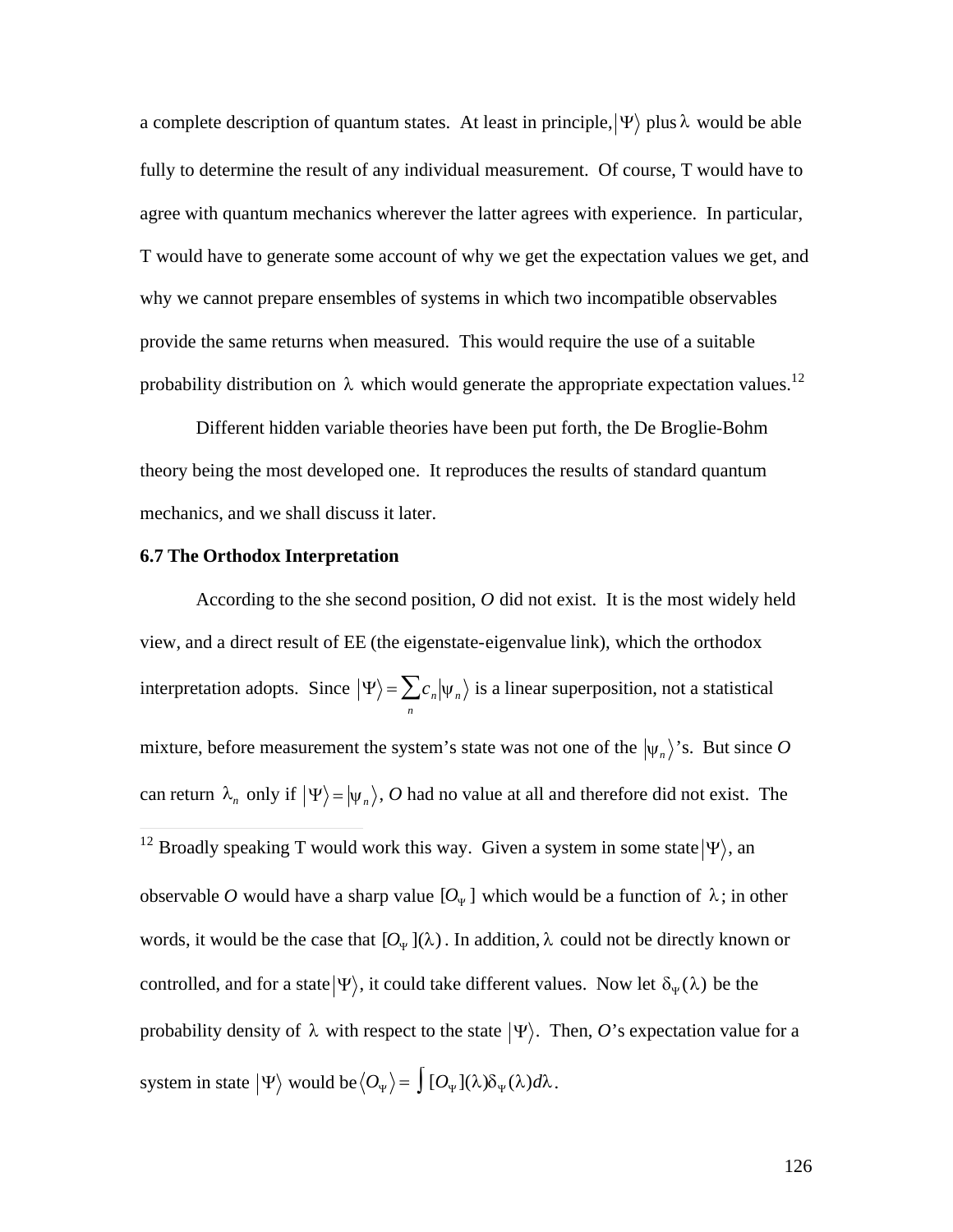system acquires a value for O only through measurement, when  $|\Psi\rangle$  collapses either by observer. As a result, observables exist only insofar as their values are sharp (and then interacting with the measuring apparatus or because of the intervention of a conscious the system is in the relevant eigenstate) or are actually measured (in which case, because of collapse, EE takes over).

In addition, since  $|\Psi\rangle$  can be expanded into a set of eigenvectors of any what sort of property the system will actually exhibit, although, of course, the individual observable, it is the measuring apparatus (and ultimately the observer) that determines or the average returns are not up to the observer. Still, as Jordan is said to have colorfully claimed, "[O]bservations not only disturb what has to be measured, they produce it. In a measurement of position, the electron is forced to a decision. We compel it to assume a definite position; previously it was neither here nor there, it had not yet made its decision for a definite position." (Jammer, M., (1974): 161). Some, for example Pauli and Heisenberg, claimed that we may understand the properties in-between measurements to exist as potentialitie*s* that are brought to actuality by the interaction of the quantum particles with the measurement apparatus, but this is not a significant deviation from the orthodox view.

#### **6.8 The Last View**

The third position, which we may dub "the verificationist interpretation", holds that the question whether *O* existed and had a value is meaningless, because no empirical evidence could support or undermine it. The rationale behind this view is provided by empiricism, the position that all knowledge and all concepts used to obtain it are based on the experience we obtain from the senses. Under a radical form of empiricism, not only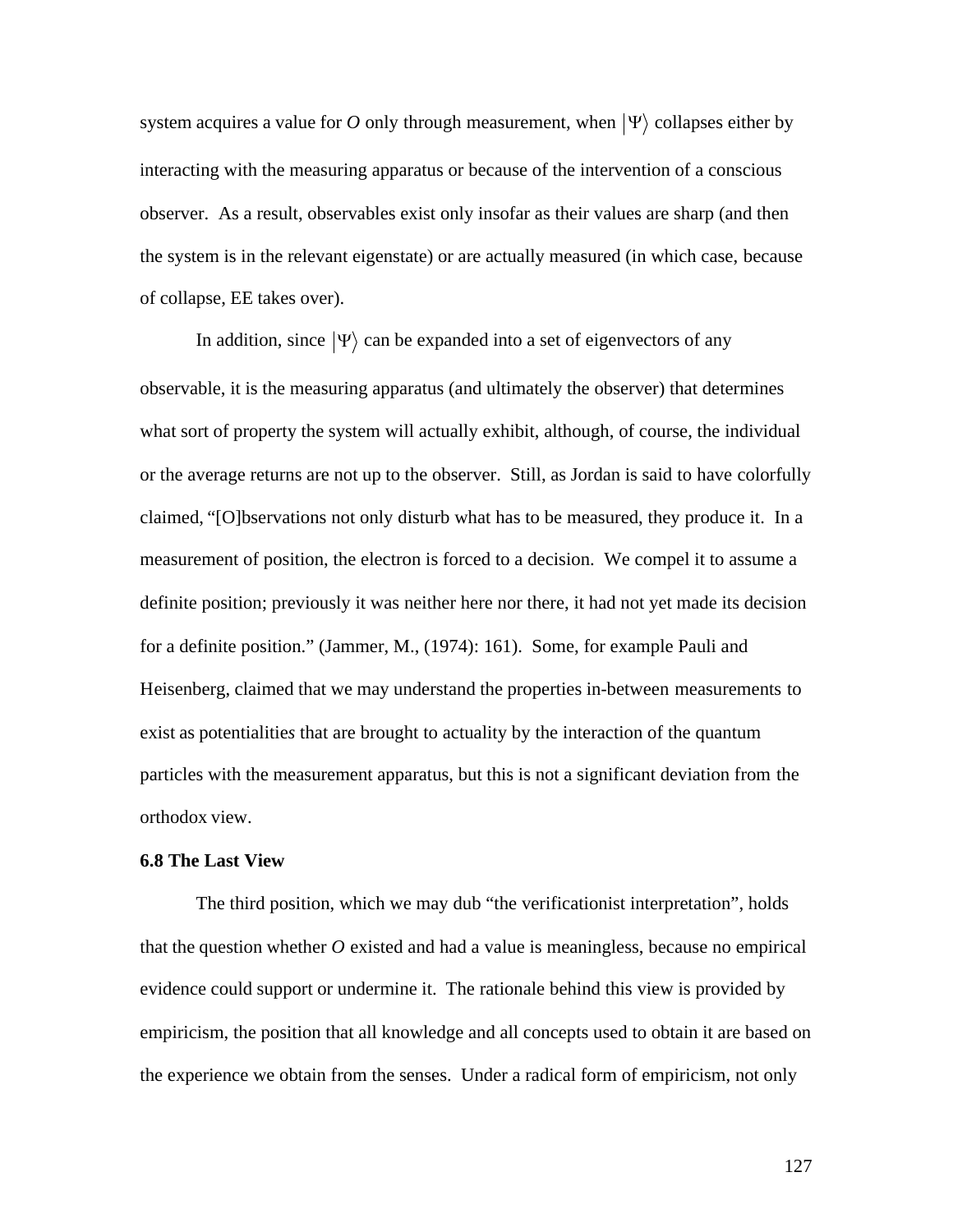all the concepts that are not appropriately reducible to sense experience but also all statements that cannot be tested in experience must be rejected.  $13$  Since all that is physically accessible to us is measurement returns, asking whether *O* existed and had a value is nonsensical.

If one does not like such a radical form of empiricism, one might retreat to an apparently more defensible view, namely that although the question whether *O* existed and had value is meaningful, nevertheless it is physically inane, and as such more in the realm of metaphysics than physics. However, as we shall see, some results show that under some reasonable (although by no means absolutely compelling) assumptions it does make an empirical difference whether before the measurement *O* existed and had a definite value, and therefore a statement like "*O* had a definite value" is neither meaningless nor physically inane.

 $\overline{a}$ 

 $13$  Of course, empiricists disagree on what "appropriately reducible" and "tested in experience" really involve, but the idea should be clear enough for our purposes.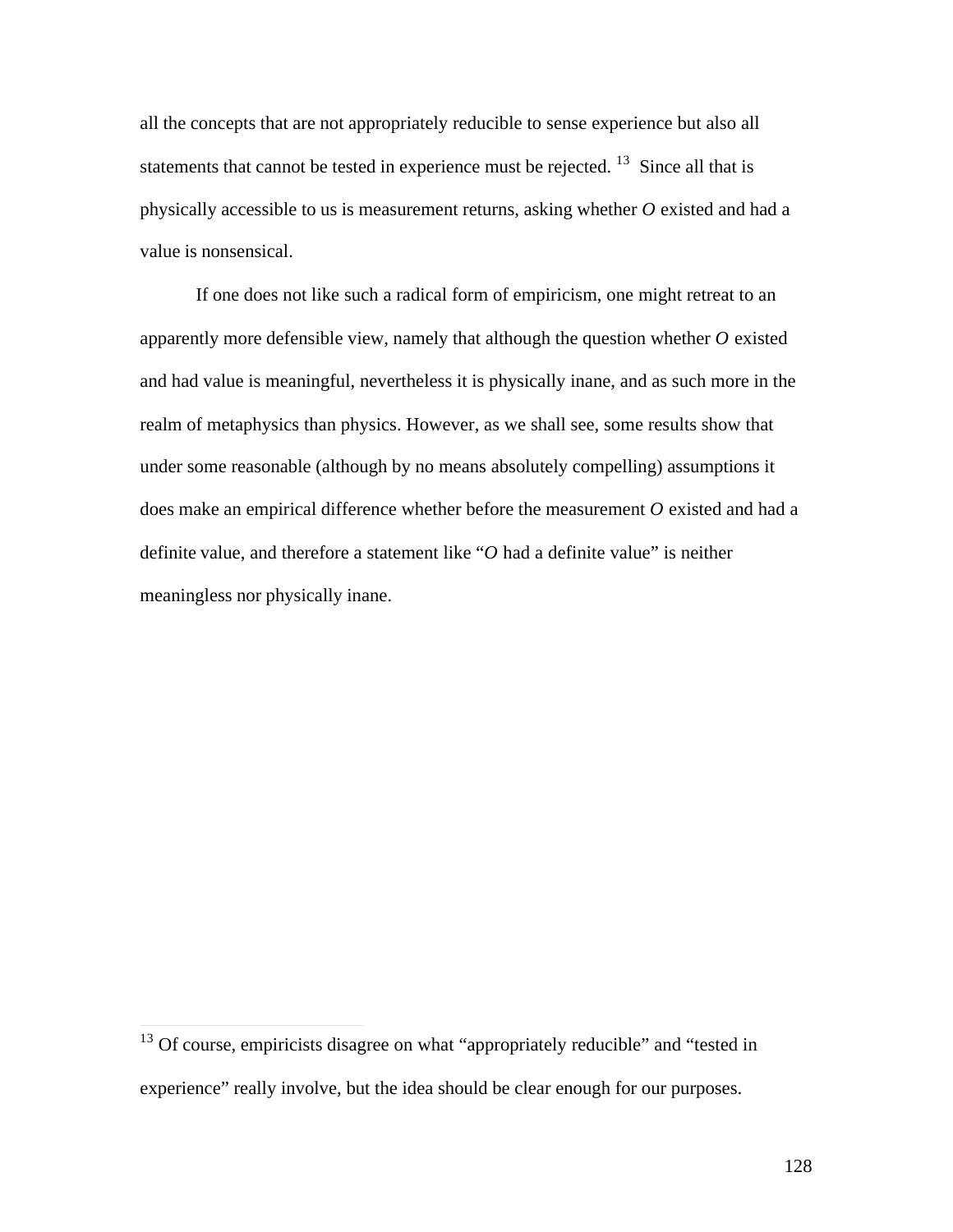## **Exercises**

## **Exercise 6.1**

- 1. A spin-half particle is in state  $|\Psi\rangle = \frac{1}{\sqrt{2}} (|\hat{\Gamma}_x\rangle + |\hat{\Theta}|)$  $\frac{1}{2}(\int_{x}^{x} \rangle + |\psi_{x}\rangle)$ . What shall we get if we measure *Sz*?
- † 2. Consider  $W = \frac{1}{2}(\bigcap_{x} x + \bigcup_{x} y)$ if we measure  $S_z$ ?  $\frac{1}{2}(\int_{-\infty}^{\infty}x+\big|\psi_{x}\big|)$ , a mixed state such that the particle is determinately in state  $|\hat{\Gamma}_x\rangle$  with probability 1/2 or in state  $|\hat{\Gamma}_x\rangle$  with probability 1/2. What shall we get

#### $\mathbf{r}$ **Exercise 6.2**

- 1. True or false: if the value of an observable is zero then the system does not have that property.
- 2. True or false: in the orthodox interpretation, the kind of dynamical observables a system possesses depends on the experimenter.